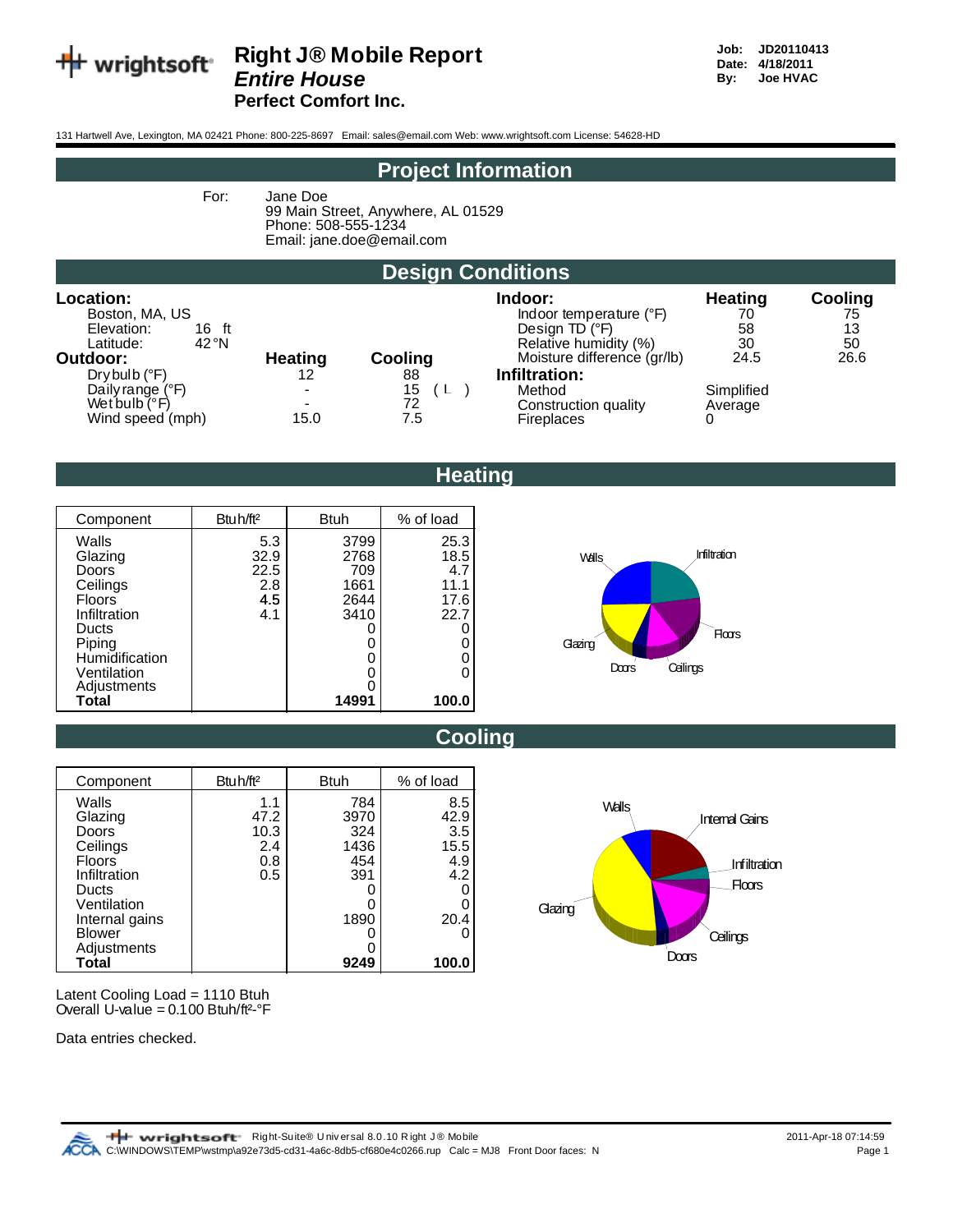

#### **Project Summary Data Community** Job: JD20110413<br> *Positive House Date:* 4/18/2011<br>
By: Joe HVAC *Entire House* **By: By: By: By: Perfect Comfort Inc.**

131 Hartwell Ave, Lexington, MA 02421 Phone: 800-225-8697 Email: sales@email.com Web: www.wrightsoft.com License: 54628-HD

#### **Project Information**

For: Jane Doe

99 Main Street, Anywhere, AL 01529 Phone: 508-555-1234 Email: jane.doe@email.com

Notes:

#### **Design Information**

Weather: Boston, MA, US

| Outside db | 12 $\degree$ F |
|------------|----------------|
| Inside db  | 70 °F          |
| Design TD  | 58 °F          |

| Structure             | 14991        | <b>Btuh</b> | Structure               | 9249 |
|-----------------------|--------------|-------------|-------------------------|------|
| Ducts                 |              | <b>Btuh</b> | Ducts                   |      |
| Central vent (0 cfm)  |              | <b>Btuh</b> | Central vent (0 cfm)    |      |
| <b>Humidification</b> |              | <b>Btuh</b> | <b>Blower</b>           |      |
| Pipina                | <sup>n</sup> | <b>Btuh</b> |                         |      |
| Equipment load        | 14991        | <b>Btuh</b> | Use manufacturer's data | .    |

#### **Infiltration**

| Method<br>Construction quality | Simplified<br>Average |                           | <b>Latent Cooling Equipment Load Sizi</b> |                   |
|--------------------------------|-----------------------|---------------------------|-------------------------------------------|-------------------|
| <b>Fireplaces</b>              |                       | Structure<br><b>Ducte</b> |                                           | 1110 Btuh<br>Dtuh |

|                           | <b>Heating</b> | Cooling | Central vent (0 cfm)            |            | <b>Btuh</b> |
|---------------------------|----------------|---------|---------------------------------|------------|-------------|
| Area (ft <sup>2</sup> )   | 588            | 588     | Equipment latent load           | 1110 Btuh  |             |
| Volume (ft <sup>3</sup> ) | 5288           | 5288    |                                 |            |             |
| Air changes/hour          | 0.61           | 0.32    | Equipment total load            | 10359 Btuh |             |
| Equiv. AVF (cfm)          | 54             | 28      | Req. total capacity at 0.70 SHR |            | ton         |

#### **Winter Design Conditions Summer Design Conditions**

| Outside db<br>°F<br>12<br>Inside db<br>°F<br>70<br>58 °F<br>Design TD | Outside db<br>Inside db<br>Design TD<br>Daily range<br>Relative humidity | °F<br>88<br>75 °F<br>13 $\degree$ F<br>50<br>% |
|-----------------------------------------------------------------------|--------------------------------------------------------------------------|------------------------------------------------|
|                                                                       | Moisture difference                                                      | 27<br>gr/lb                                    |

#### **Heating Summary Sensible Cooling Equipment Load Sizing**

| Structure<br>Ducts<br>Central vent (0 cfm)<br><b>Humidification</b> | 14991<br>0<br>0 | <b>Btuh</b><br><b>Btuh</b><br><b>Btuh</b><br><b>Btuh</b><br><b>Btuh</b> | Structure<br><b>Ducts</b><br>Central vent (0 cfm)<br><b>Blower</b>          | 9249 Btuh<br>- Btuh<br>0<br>- Btuh<br>0<br>0 Btuh |
|---------------------------------------------------------------------|-----------------|-------------------------------------------------------------------------|-----------------------------------------------------------------------------|---------------------------------------------------|
| Piping<br>Equipment load<br><b>Infiltration</b>                     | 0<br>14991      | <b>Btuh</b>                                                             | Use manufacturer's data<br>Rate/swing multiplier<br>Equipment sensible load | 1.00<br>9249 Btuh                                 |

#### **Latent Cooling Equipment Load Sizing**

|         | Average |                                 |            |             |
|---------|---------|---------------------------------|------------|-------------|
|         |         | Structure                       | 1110       | <b>Btuh</b> |
|         |         | <b>Ducts</b>                    | 0          | <b>Btuh</b> |
| Heating | Cooling | Central vent (0 cfm)            | 0          | <b>Btuh</b> |
| 588     | 588     | Equipment latent load           | 1110 Btuh  |             |
| 5288    | 5288    |                                 |            |             |
| 0.61    | 0.32    | Equipment total load            | 10359 Btuh |             |
| 54      | 28      | Req. total capacity at 0.70 SHR | 1.1        | ton         |
|         |         |                                 |            |             |

#### **Heating Equipment Summary Cooling Equipment Summary**

|             | Make                                                 |                                |                |
|-------------|------------------------------------------------------|--------------------------------|----------------|
|             | Trade                                                |                                |                |
|             | Cond                                                 |                                |                |
|             | Coil                                                 |                                |                |
|             | AHRI ref no.                                         |                                |                |
|             |                                                      | 13 SEER                        |                |
| <b>Btuh</b> |                                                      | 0                              | <b>Btuh</b>    |
| <b>Btuh</b> | Latent cooling                                       | 0                              | Btuh           |
| °F          | Total cooling                                        | 0                              | <b>Btuh</b>    |
| cfm         | Actual air flow                                      | 421                            | cfm            |
|             | Air flow factor                                      |                                | 0.045 cfm/Btuh |
| in H2O      | Static pressure                                      | 0                              | in H2O         |
|             | Load sensible heat ratio                             | 0.89                           |                |
|             | 80 AFUE<br>0<br>0<br>0<br>421<br>0.028 cfm/Btuh<br>0 | Efficiency<br>Sensible cooling |                |

Calculations approved by ACCA to meet all requirements of Manual J 8th Ed.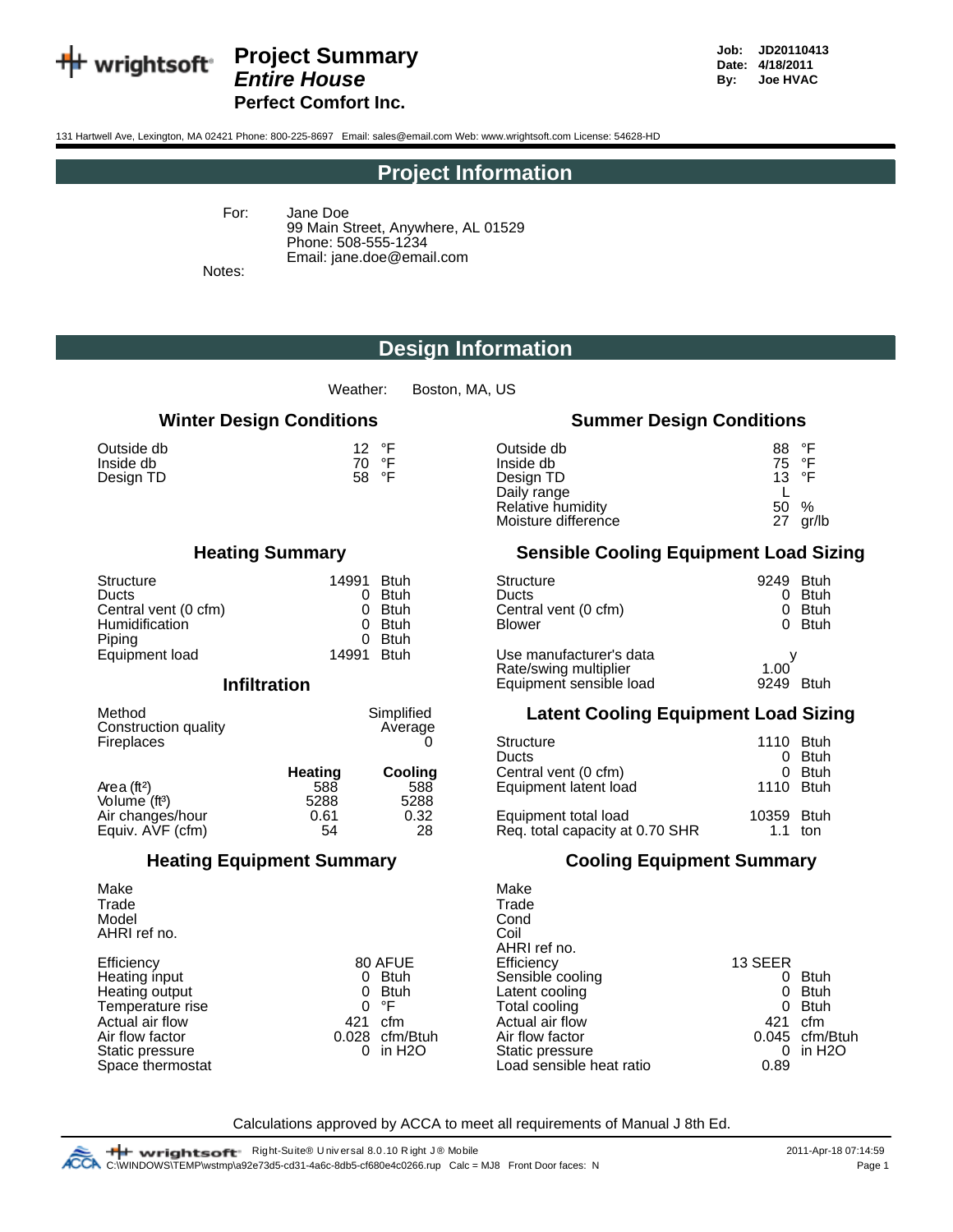

## **R Job: JD20110413 ight-J® Worksheet**

**Perfect Comfort Inc.**

**Date: 4/18/2011** *Entire House* **By: Joe HVAC**

131 Hartwell Ave, Lexington, MA 02421 Phone: 800-225-8697 Email: sales@email.com Web: www.wrightsoft.com License: 54628-HD

| $\overline{1}$<br>4              | Room name<br>$\overline{2}$<br>Exposed wall<br>3<br>Ceiling height<br>Room dimensions |                                                                                                                                                                               |                                                                                                                                     |                                                                                                                 |                                                                                                                                     |                                                                                                                                     | <b>Entire House</b><br>93.3 ft<br>d<br>9.0 ft<br>587.5 ft <sup>2</sup>                                            |                                                                                                                                                        |                                                                                                                  | First Floor<br>93.3 ft<br>9.0 ft<br>heat/cool<br>1.0 x 587.5 ft<br>587.5 ft <sup>2</sup>                     |                                                                                                                  |                                                                                                                                                                        |                                                                                                                  |                                                                                                              |
|----------------------------------|---------------------------------------------------------------------------------------|-------------------------------------------------------------------------------------------------------------------------------------------------------------------------------|-------------------------------------------------------------------------------------------------------------------------------------|-----------------------------------------------------------------------------------------------------------------|-------------------------------------------------------------------------------------------------------------------------------------|-------------------------------------------------------------------------------------------------------------------------------------|-------------------------------------------------------------------------------------------------------------------|--------------------------------------------------------------------------------------------------------------------------------------------------------|------------------------------------------------------------------------------------------------------------------|--------------------------------------------------------------------------------------------------------------|------------------------------------------------------------------------------------------------------------------|------------------------------------------------------------------------------------------------------------------------------------------------------------------------|------------------------------------------------------------------------------------------------------------------|--------------------------------------------------------------------------------------------------------------|
|                                  | 5<br>Room area<br>Construction<br>U-value<br>Or<br><b>HTM</b><br>Ty                   |                                                                                                                                                                               |                                                                                                                                     |                                                                                                                 |                                                                                                                                     |                                                                                                                                     |                                                                                                                   | (f t <sup>2</sup> )                                                                                                                                    | Load                                                                                                             |                                                                                                              | Area                                                                                                             | (f t <sup>2</sup> )                                                                                                                                                    | Load                                                                                                             |                                                                                                              |
|                                  |                                                                                       | number                                                                                                                                                                        | $(Btuh/ft2-oF)$                                                                                                                     |                                                                                                                 | (Bt uh/ft <sup>2</sup> )                                                                                                            |                                                                                                                                     |                                                                                                                   | or perimeter (ft)                                                                                                                                      | (Btuh)                                                                                                           |                                                                                                              |                                                                                                                  | or perimeter (ft)                                                                                                                                                      | (Btuh)                                                                                                           |                                                                                                              |
| $\frac{1}{2}$<br>$\bar{z}$<br>11 | 6 W<br>w<br>G<br>w<br>w<br>GI<br>w<br>w<br>G<br>-D l<br>с<br>Ė                        | 12C-0bw<br>-G   1D-c2ow<br>12C-0bw<br>1D-c2ow<br>12C-0bw<br>$G$ 1D-c2ow<br>12C-0bw<br>1D-c2ow<br>12C-0bw<br>$-G$ 1D-c2ow<br>12C-0bw<br>1D-c2ow<br>11D0<br>16B-19ad<br>20P-11t | 0.091<br>0.570<br>0.091<br>0.570<br>0.091<br>0.570<br>0.091<br>0.570<br>0.091<br>0.570<br>0.091<br>0.570<br>0.390<br>0.049<br>0.078 | n.<br>n.<br>ne<br>ne<br>e<br>e<br>se<br>se<br>SW<br>${\sf sw}$<br>nw<br>nw<br>nw<br>$\blacksquare$<br>$\bullet$ | Heat<br>5.25<br>32.89<br>5.25<br>32.89<br>5.25<br>32.89<br>5.25<br>32.89<br>5.25<br>32.89<br>5.25<br>32.89<br>22.50<br>2.83<br>4.50 | Cool<br>1.08<br>17.87<br>1.08<br>41.43<br>1.08<br>59.73<br>1.08<br>52.14<br>1.08<br>52.14<br>1.08<br>41.43<br>10.30<br>2.45<br>0.77 | Gross<br>64<br>- 61<br>90<br>$\mathsf{g}$<br>101<br>10<br>180<br>18<br>225<br>23<br>180<br>18<br>32<br>588<br>588 | N/P/S<br>58<br>$\overline{0}$<br>81<br>$\overline{0}$<br>91<br>$\overline{0}$<br>162<br>$\overline{0}$<br>203<br> 0 <br>130<br> 0 <br>32<br>588<br>588 | Heat<br>304<br>192<br>424<br>301<br>476<br>329<br>849<br>603<br>1063<br>740<br>683<br>603<br>709<br>1661<br>2644 | Cool<br>63<br>104<br>88<br>380<br>98<br>597<br>175<br>956<br>219<br>1173<br>141<br>760<br>324<br>1436<br>454 | Gross<br>64<br>6 <sup>1</sup><br>90<br>9<br>101<br>10<br>180<br>18<br>225<br>23<br>180<br>18<br>32<br>588<br>588 | N/P/S<br>58<br>$\overline{0}$<br>81<br>$\mathbf 0$<br>91<br>$\overline{0}$<br>162<br>$\mathbf 0$<br>203<br>$\overline{0}$<br>130<br>$\overline{0}$<br>32<br>588<br>588 | Heat<br>304<br>192<br>424<br>301<br>476<br>329<br>849<br>603<br>1063<br>740<br>683<br>603<br>709<br>1661<br>2644 | Cool<br>63<br>104<br>88<br>380<br>98<br>597<br>175<br>956<br>219<br>1173<br>141<br>760<br>324<br>1436<br>454 |
|                                  |                                                                                       |                                                                                                                                                                               |                                                                                                                                     |                                                                                                                 |                                                                                                                                     |                                                                                                                                     |                                                                                                                   |                                                                                                                                                        |                                                                                                                  |                                                                                                              |                                                                                                                  |                                                                                                                                                                        |                                                                                                                  |                                                                                                              |
| 6                                |                                                                                       | c) AED excursion                                                                                                                                                              |                                                                                                                                     |                                                                                                                 |                                                                                                                                     |                                                                                                                                     |                                                                                                                   |                                                                                                                                                        |                                                                                                                  | $\mathbf 0$                                                                                                  |                                                                                                                  |                                                                                                                                                                        |                                                                                                                  | $\mathbf 0$                                                                                                  |
|                                  |                                                                                       | Envelope loss/gain                                                                                                                                                            |                                                                                                                                     |                                                                                                                 |                                                                                                                                     |                                                                                                                                     |                                                                                                                   |                                                                                                                                                        | 11582                                                                                                            | 6968                                                                                                         |                                                                                                                  |                                                                                                                                                                        | 11582                                                                                                            | 6968                                                                                                         |
| 12                               | a)<br>b)                                                                              | Infiltration<br>Room ventilation                                                                                                                                              |                                                                                                                                     |                                                                                                                 |                                                                                                                                     |                                                                                                                                     |                                                                                                                   |                                                                                                                                                        | 3410<br>0                                                                                                        | 391<br>$\overline{0}$                                                                                        |                                                                                                                  |                                                                                                                                                                        | 3410<br>$\Omega$                                                                                                 | 391<br>$\pmb{0}$                                                                                             |
| 13                               |                                                                                       | Internal gains:                                                                                                                                                               | Occupants @<br>Appliances/other                                                                                                     |                                                                                                                 | 230                                                                                                                                 |                                                                                                                                     | 3                                                                                                                 |                                                                                                                                                        |                                                                                                                  | 690<br>1200                                                                                                  | 3                                                                                                                |                                                                                                                                                                        |                                                                                                                  | 690<br>1200                                                                                                  |
|                                  |                                                                                       | Subtotal (lines 6 to 13)                                                                                                                                                      |                                                                                                                                     |                                                                                                                 |                                                                                                                                     |                                                                                                                                     |                                                                                                                   |                                                                                                                                                        | 14991                                                                                                            | 9249                                                                                                         |                                                                                                                  |                                                                                                                                                                        | 14991                                                                                                            | 9249                                                                                                         |
| 14<br>15                         | Less transfer<br>Subtotal<br>Duct loads                                               | Less external load<br>Redistribution                                                                                                                                          |                                                                                                                                     |                                                                                                                 |                                                                                                                                     |                                                                                                                                     | 0%                                                                                                                | 0%                                                                                                                                                     | $\overline{0}$<br>0<br>0<br>14991<br>0                                                                           | $\pmb{0}$<br>$\overline{0}$<br>$\mathbf 0$<br>9249<br>0                                                      | $-0%$                                                                                                            | 0%                                                                                                                                                                     | 0<br>$\Omega$<br>0<br>14991<br>C                                                                                 | $\mathbf 0$<br>$\pmb{0}$<br>$\mathbf 0$<br>9249<br>$\mathbf 0$                                               |
|                                  |                                                                                       | Total room load<br>Air required (cfm)                                                                                                                                         |                                                                                                                                     |                                                                                                                 |                                                                                                                                     |                                                                                                                                     |                                                                                                                   |                                                                                                                                                        | 14991<br>421                                                                                                     | 9249<br>421                                                                                                  |                                                                                                                  |                                                                                                                                                                        | 14991<br>421                                                                                                     | 9249<br>421                                                                                                  |

Calculations approved by ACCA to meet all requirements of Manual J 8th Ed.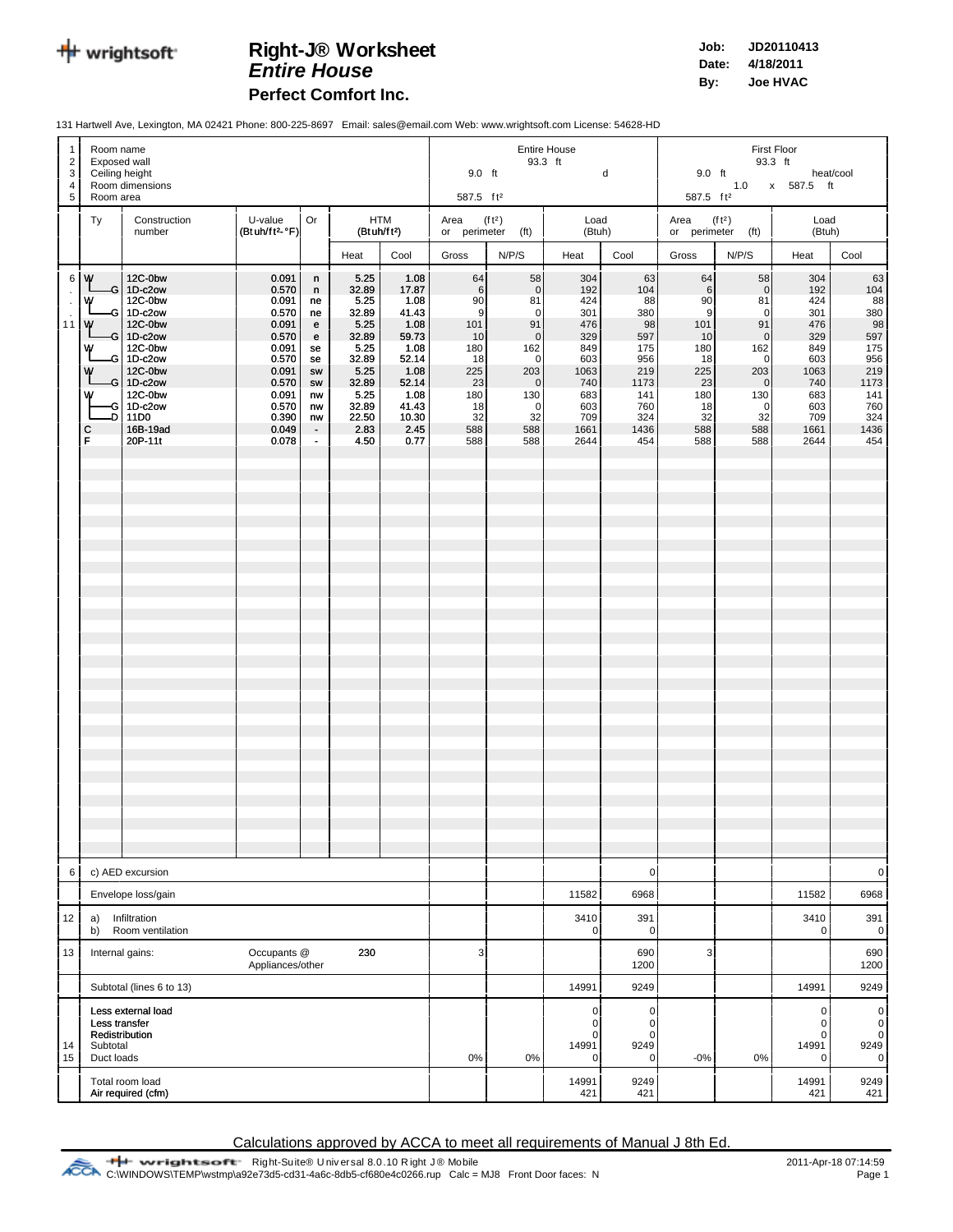

# **Component Constructions**<br>Entire House

**Perfect Comfort Inc.** 

131 Hartwell Ave, Lexington, MA 02421 Phone: 800-225-8697 Email: sales@email.com Web: www.wrightsoft.com License: 54628-HD

#### **Project Information**

For:

Jane Doe 99 Main Street, Anywhere, AL 01529 Phone: 508-555-1234 Email: jane.doe@email.com

## **Design Conditions**

| Location:                   |                |           | Indoor:                     | <b>Heating</b> | Cooling |
|-----------------------------|----------------|-----------|-----------------------------|----------------|---------|
| Boston, MA, US              |                |           | Indoor temperature (°F)     | 70             | 75      |
| Elevation:<br>16 ft         |                |           | Design TD $(°F)$            | 58             | 13      |
| $42^{\circ}$ N<br>Latitude: |                |           | Relative humidity (%)       | 30             | 50      |
| Outdoor:                    | <b>Heating</b> | Cooling   | Moisture difference (gr/lb) | 24.5           | 26.6    |
| $Drybulb$ ( $°F$ )          | 12             | 88        | Infiltration:               |                |         |
| Daily range (°F)            |                | 15<br>( L | Method                      | Simplified     |         |
| Wet bulb $(^{\circ}F)$      | $\blacksquare$ | 72        | Construction quality        | Average        |         |
| Wind speed (mph)            | 15.0           | 7.5       | <b>Fireplaces</b>           |                |         |

| <b>Construction descriptions</b>                                           | Or  | Area<br>ft <sup>2</sup> | U-value<br>Btuh/ft <sup>2</sup> -°F | Insul R<br>ft <sup>2</sup> -°F/Btuh | Htg HTM<br>Btuh/ft <sup>2</sup> | Loss<br><b>Btuh</b> | Clg HTM<br>Btuh/ft <sup>2</sup> | Gain<br><b>Btuh</b> |
|----------------------------------------------------------------------------|-----|-------------------------|-------------------------------------|-------------------------------------|---------------------------------|---------------------|---------------------------------|---------------------|
| <b>Walls</b>                                                               |     |                         |                                     |                                     |                                 |                     |                                 |                     |
| 12C-0bw: Frm wall, brk 4" ext, r-13 cav ins, 1/2" gypsum board int         | n   | 58                      | 0.091                               | 13.0                                | 5.25                            | 304                 | 1.08                            | 63                  |
| fnsh, 2"x4" wood frm                                                       | ne  | 81                      | 0.091                               | 13.0                                | 5.25                            | 424                 | 1.08                            | 88                  |
|                                                                            | e   | 91                      | 0.091                               | 13.0                                | 5.25                            | 476                 | 1.08                            | 98                  |
|                                                                            | se  | 162                     | 0.091                               | 13.0                                | 5.25                            | 849                 | 1.08                            | 175                 |
|                                                                            | SW  | 203                     | 0.091                               | 13.0                                | 5.25                            | 1063                | 1.08                            | 219                 |
|                                                                            | nw  | 130                     | 0.091                               | 13.0                                | 5.25                            | 683                 | 1.08                            | 141                 |
|                                                                            | all | 724                     | 0.091                               | 13.0                                | 5.25                            | 3799                | 1.08                            | 784                 |
| <b>Partitions</b><br>(none)                                                |     |                         |                                     |                                     |                                 |                     |                                 |                     |
| <b>Windows</b>                                                             |     |                         |                                     |                                     |                                 |                     |                                 |                     |
| 1D-c2ow: 2 glazing, clr outr, air gas, wd frm mat, clr innr, 1/4" gap,     | n   | 6                       | 0.570                               | 0                                   | 32.9                            | 192                 | 17.9                            | 104                 |
| $1/8"$ thk                                                                 | ne  | 9                       | 0.570                               | 0                                   | 32.9                            | 301                 | 41.4                            | 380                 |
|                                                                            | е   | 10                      | 0.570                               | 0                                   | 32.9                            | 329                 | 59.7                            | 597                 |
|                                                                            | se  | 18                      | 0.570                               | 0                                   | 32.9                            | 603                 | 52.1                            | 956                 |
|                                                                            | SW  | 23                      | 0.570                               | 0                                   | 32.9                            | 740                 | 52.1                            | 1173                |
|                                                                            | nw  | 18                      | 0.570                               | 0                                   | 32.9                            | 603                 | 41.4                            | 760                 |
|                                                                            | all | 84                      | 0.570                               | 0                                   | 32.9                            | 2768                | 47.2                            | 3970                |
| <b>Doors</b>                                                               |     |                         |                                     |                                     |                                 |                     |                                 |                     |
| 11D0: Door, wd sc type                                                     | nw  | 32                      | 0.390                               | 0                                   | 22.5                            | 709                 | 10.3                            | 324                 |
| <b>Ceilings</b>                                                            |     |                         |                                     |                                     |                                 |                     |                                 |                     |
| 16B-19ad: Attic ceiling, asphalt shingles roof mat, r-19 ceil ins, 1/2"    |     | 588                     | 0.049                               | 19.0                                | 2.83                            | 1661                | 2.45                            | 1436                |
| gypsum board int fnsh                                                      |     |                         |                                     |                                     |                                 |                     |                                 |                     |
| <b>Floors</b>                                                              |     |                         |                                     |                                     |                                 |                     |                                 |                     |
| 20P-11t: Fir floor, wd fir, 1" thkns, tile fir fnsh, r-11 ext ins, amb ovr |     | 588                     | 0.078                               | 11.0                                | 4.50                            | 2644                | 0.77                            | 454                 |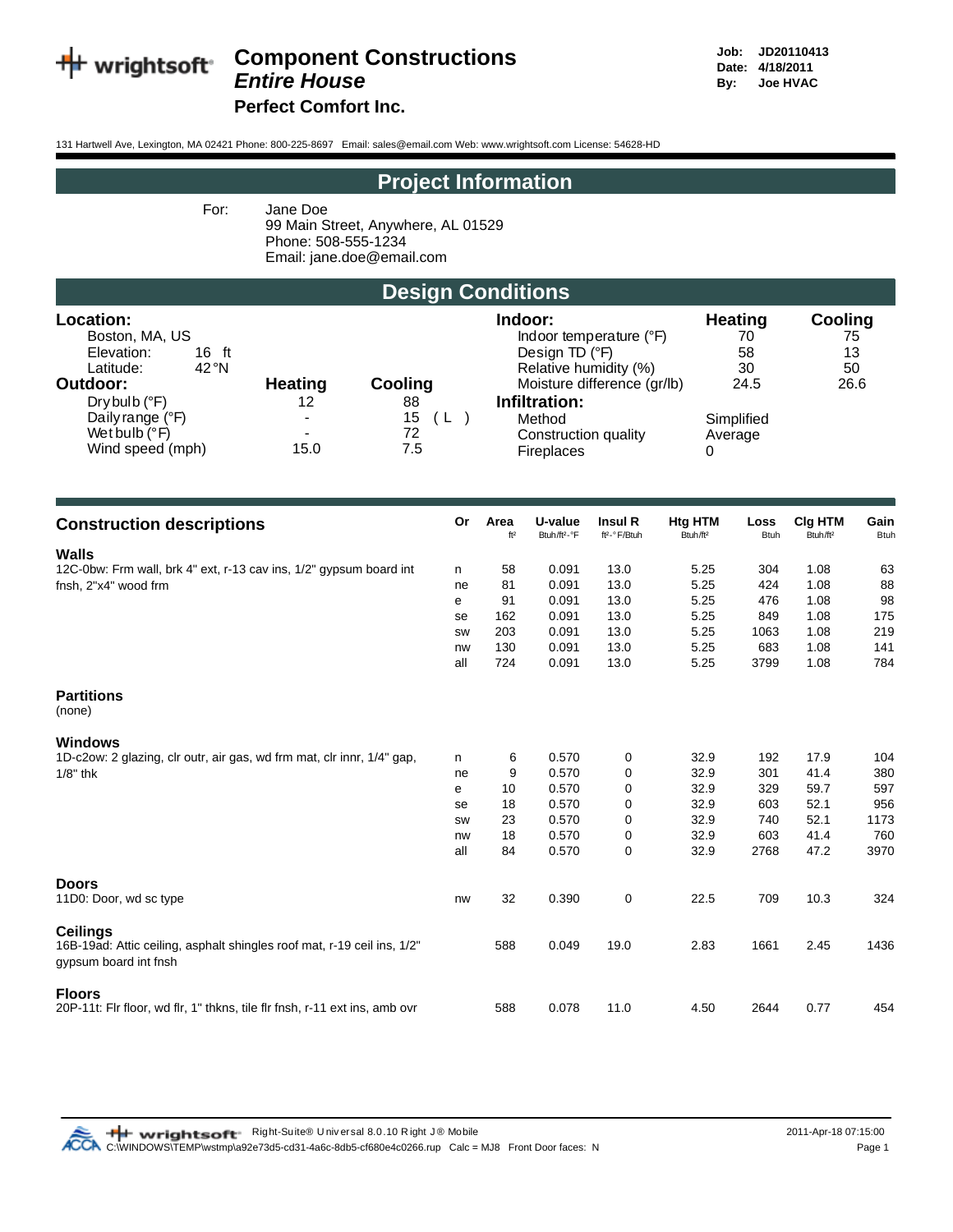

## **AED Assessment Date: Job:** JD20110413

**Perfect Comfort Inc.**

131 Hartwell Ave, Lexington, MA 02421 Phone: 800-225-8697 Email: sales@email.com Web: www.wrightsoft.com License: 54628-HD

#### **Project Information**

For: Jane Doe

99 Main Street, Anywhere, AL 01529 Phone: 508-555-1234 Email: jane.doe@email.com

#### **Design Conditions**

| <b>Location:</b><br>Boston, MA, US<br>Elevation:<br>16 ft<br>$42^{\circ}$ N<br>Latitude:<br>Outdoor:<br>Drybulb (°F)<br>Daily range (°F)<br>Wet bulb $(^{\circ}F)$ | <b>Heating</b><br>12<br>$\blacksquare$<br>$\blacksquare$ | Cooling<br>88<br>15<br>( L<br>72 | Indoor:<br>Indoor temperature (°F)<br>Design TD $(°F)$<br>Relative humidity (%)<br>Moisture difference (gr/lb)<br>Infiltration: | <b>Heating</b><br>70<br>58<br>30<br>24.5 | Cooling<br>75<br>13<br>50<br>26.6 |
|--------------------------------------------------------------------------------------------------------------------------------------------------------------------|----------------------------------------------------------|----------------------------------|---------------------------------------------------------------------------------------------------------------------------------|------------------------------------------|-----------------------------------|
| Wind speed (mph)                                                                                                                                                   | 15.0                                                     | 7.5                              |                                                                                                                                 |                                          |                                   |

#### **Test for Adequate Exposure Diversity**



# Hourly Glazing Load

**Maximum hourly glazing load exceeds average by 20.4%.**

**House has adequate exposure diversity (AED), based on AED limit of 30%.**

#### **AED excursion: 0 Btuh**